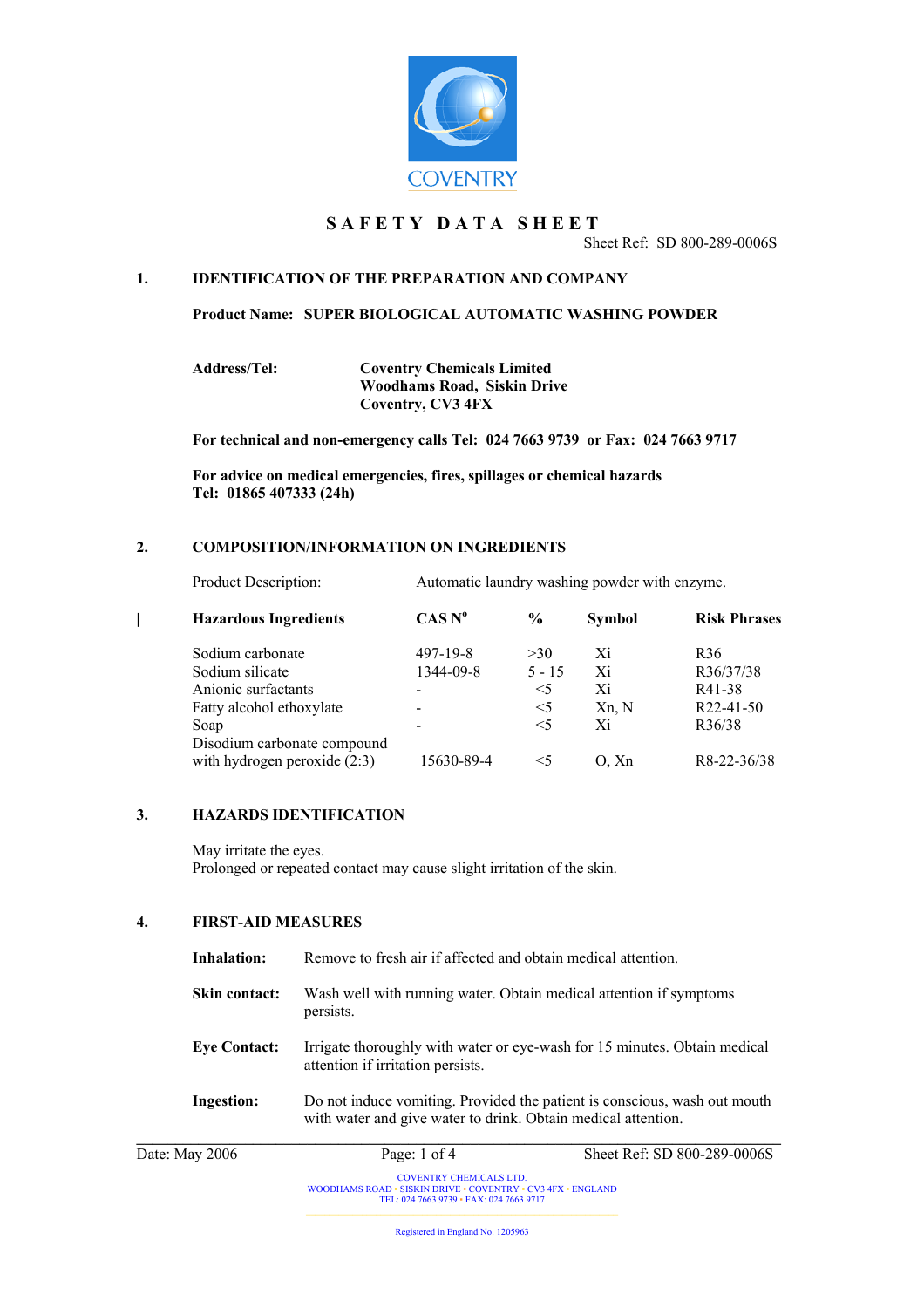## **5. FIRE-FIGHTING MEASURES**

**Extinguishing Media:** Water, foam or dry chemical. Not flammable and not considered a fire hazard, however toxic gases (carbon monoxide) may be produced in a fire.

 $\mathcal{L}_\text{max}$  , and the contribution of the contribution of the contribution of the contribution of the contribution of the contribution of the contribution of the contribution of the contribution of the contribution of t

# **6. ACCIDENTAL RELEASE MEASURES**

**Small Spillages:** Sweep, vacuum or mop up.

**Large Spillages:** Sweep, vacuum or mop up. Do not allow to enter drains or contaminate river authority water. Flush away residues with water.

# **7. HANDLING AND STORAGE**

**Handling:** Avoid contact with skin and eyes.

**| Storage:** Avoid moisture. In enclosed original containers and at storage temperature of 20°C, product keeps stable for at least 12 month.

# **8. EXPOSURE CONTROLS/PERSONAL PROTECTION**

Use PVC or rubber gloves if risk of prolonged skin contact and safety glasses if risk of contact with eyes. Respirator suitable for dust.

## **Workplace Exposure Limits:**

| Hazardous Ingredient                                    | LTEL 8hr TWA<br>ppm | $mg/m^3$ | STEL<br>ppm | $mg/m^3$ |
|---------------------------------------------------------|---------------------|----------|-------------|----------|
| Protease enzyme protein<br>CAS 9014-01-1 $(\leq 0.1\%)$ |                     | 0.00004  |             | -        |

#### **Note:**

**Dust** is subject to COSHH when present at concentrations equal to or greater than 10 mg/m<sup>3</sup> 8-hour TWA of total inhalable dust or  $4mg/m^3$  8-hour TWA of respirable dust.

# **9. PHYSICAL AND CHEMICAL PROPERTIES**

| White powder |
|--------------|
| Perfumed     |
| $10 - 11$    |
| N/A          |
| N/A          |
| Soluble      |
| ca. 650      |
|              |

**\_\_\_\_\_\_\_\_\_\_\_\_\_\_\_\_\_\_\_\_\_\_\_\_\_\_\_\_\_\_\_\_\_\_\_\_\_\_\_\_\_\_\_\_\_\_\_\_\_\_\_\_\_\_\_\_\_\_\_\_\_\_\_\_\_\_\_\_\_\_\_\_\_\_\_\_\_\_\_\_\_\_\_\_\_**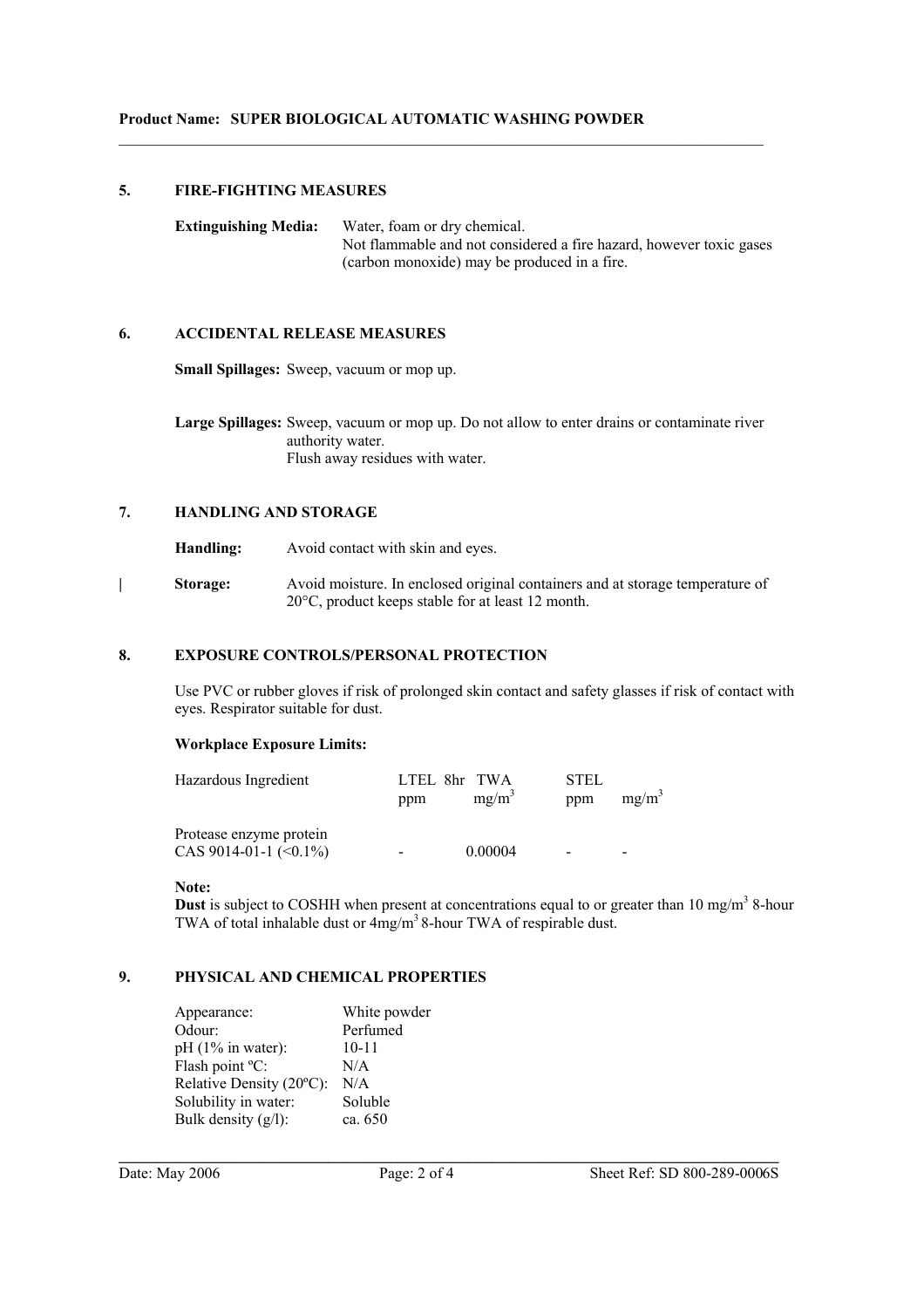# **10. STABILITY AND REACTIVITY**

| <b>Stability:</b>                        | Stable.                       |                                         |  |
|------------------------------------------|-------------------------------|-----------------------------------------|--|
| <b>Conditions to Avoid:</b>              | Heat and moisture.            |                                         |  |
| <b>Materials to Avoid:</b>               | Contact with other chemicals. |                                         |  |
| <b>Hazardous Decomposition Products:</b> |                               | None when stored and handled correctly. |  |

 $\mathcal{L}_\text{max}$  , and the contribution of the contribution of the contribution of the contribution of the contribution of the contribution of the contribution of the contribution of the contribution of the contribution of t

# **11. TOXICOLOGICAL INFORMATION**

**Inhalation:** No risk in normal use.

**Skin Contact:** May irritate particularly on prolonged or repeated contact.

**Eye Contact:** May cause irritation.

**Ingestion:** Large quantities may cause gastro-intestino irritation, possibly vomiting.

# **12. ECOLOGICAL INFORMATION**

The surfactant(s) contained in this preparation complies(comply) with the biodegradability criteria as laid down in Regulation (EC) No.648/2004 on detergents. Data to support this assertion are held at the disposal of the competent authorities of the Member States and will be made available to them at their direct request or at the request of a detergent manufacturer.

# **13. DISPOSAL CONSIDERATIONS**

| <b>Product:</b> | Where practical, waste or surplus material should be recovered and recycled.<br>Dispose of according to national and local authority regulations for via an<br>appropriately licensed waste contractor. |
|-----------------|---------------------------------------------------------------------------------------------------------------------------------------------------------------------------------------------------------|
| Packaging:      | Packaging is recyclable and, where practical, containers and packaging should be<br>recycled by a licensed contractor. Wash out empty containers with water before                                      |

**| Waste code No.** 20 01 30 **Name of waste** detergents other than those mentioned in 20 01 29

disposal.